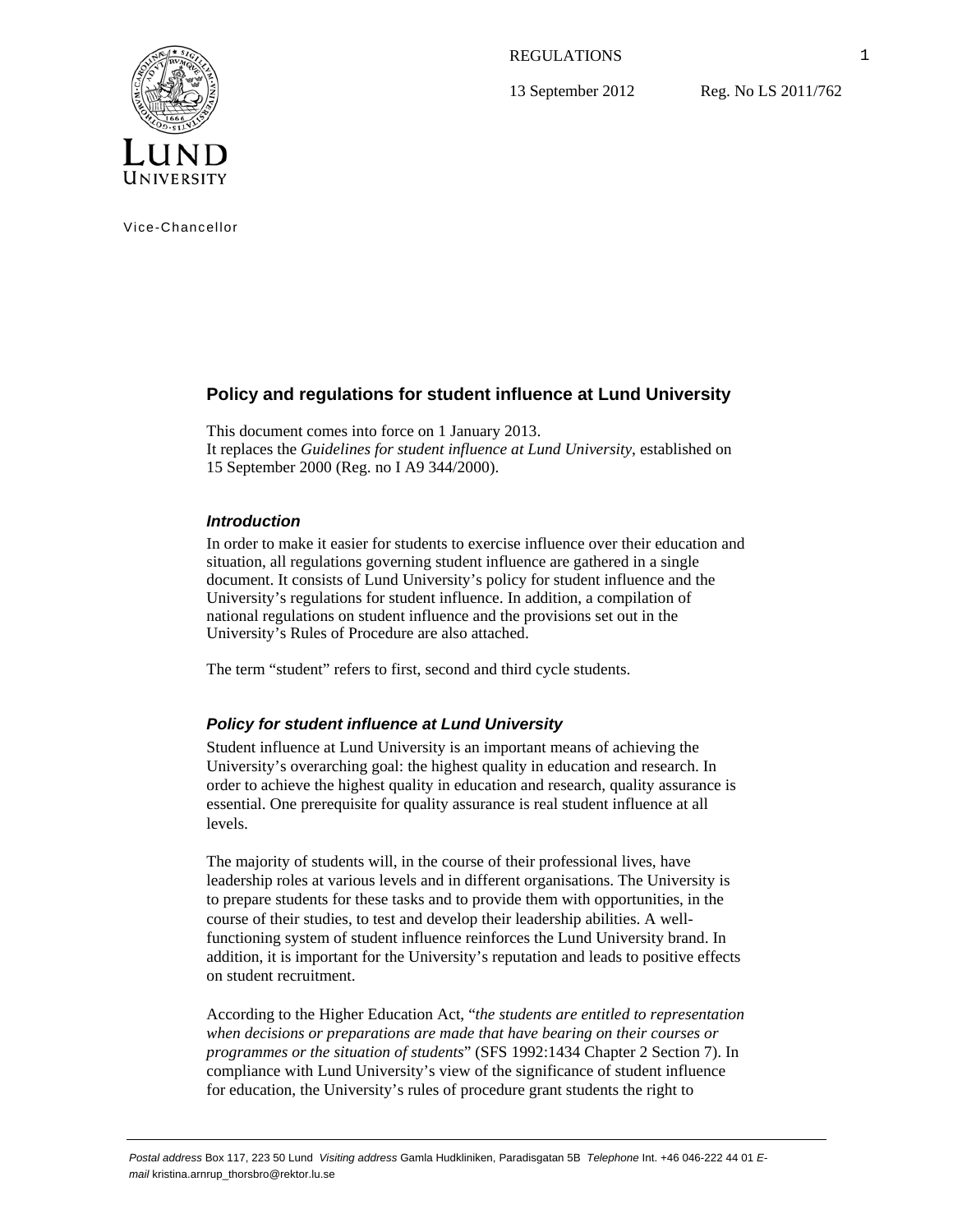appoint representatives to all decision-making and preparatory bodies with a few exceptions. These exceptions consist of:

*"... the assessment of individual students' study performance and the processing of individual human resources matters. However, the students shall be represented in the processing of human resources matters that are regulated in the appointment rules and in the preparations for elections in which students do not have the right to vote or nominate, unless other special regulations apply."*  Rules of Procedure for Lund University, Chapter 5

Student influence at Lund University is exercised through the faculty student unions, a doctoral students' union and an umbrella organisation for all of these (Lund University Student Unions – LUS). The student unions exercise student influence within their respective areas of activity. LUS exercises student influence on the University level, according to an agreement between the student unions at Lund University.

The responsibility for maintaining and developing a good dialogue between the various levels of the University and the student unions/umbrella organisation concerned rests with both the unions and the University itself. The University has decided, among other things, that the student unions are to be consulted in matters which are important to education or the situation of students (Rules of Procedure, Chapter 5).

The procedures for the appointment of student representatives are central to student influence. At Lund University, the student unions manage the coordination of formal student influence and appoint student representatives to various decisionmaking and preparatory bodies as they see fit. This also applies to bodies that cover several student unions' areas of activity according to Section 7 of the Student Union Ordinance (SFS 2009:769).

In cases where there is no student union in a particular area of activity within Lund University, student representatives cannot be appointed as described above. In consideration of the great importance of student influence, the University therefore intends to exploit the possibility offered by Section 9 of the Student Union Ordinance to organise direct or indirect elections of student representatives within the area concerned. Lund University may, on the basis of the section mentioned above, issue rules for how the election of student representatives is to be organised. It is important that the procedure for these elections is as clear as possible, in order to ensure a functioning system of student influence within the entire University.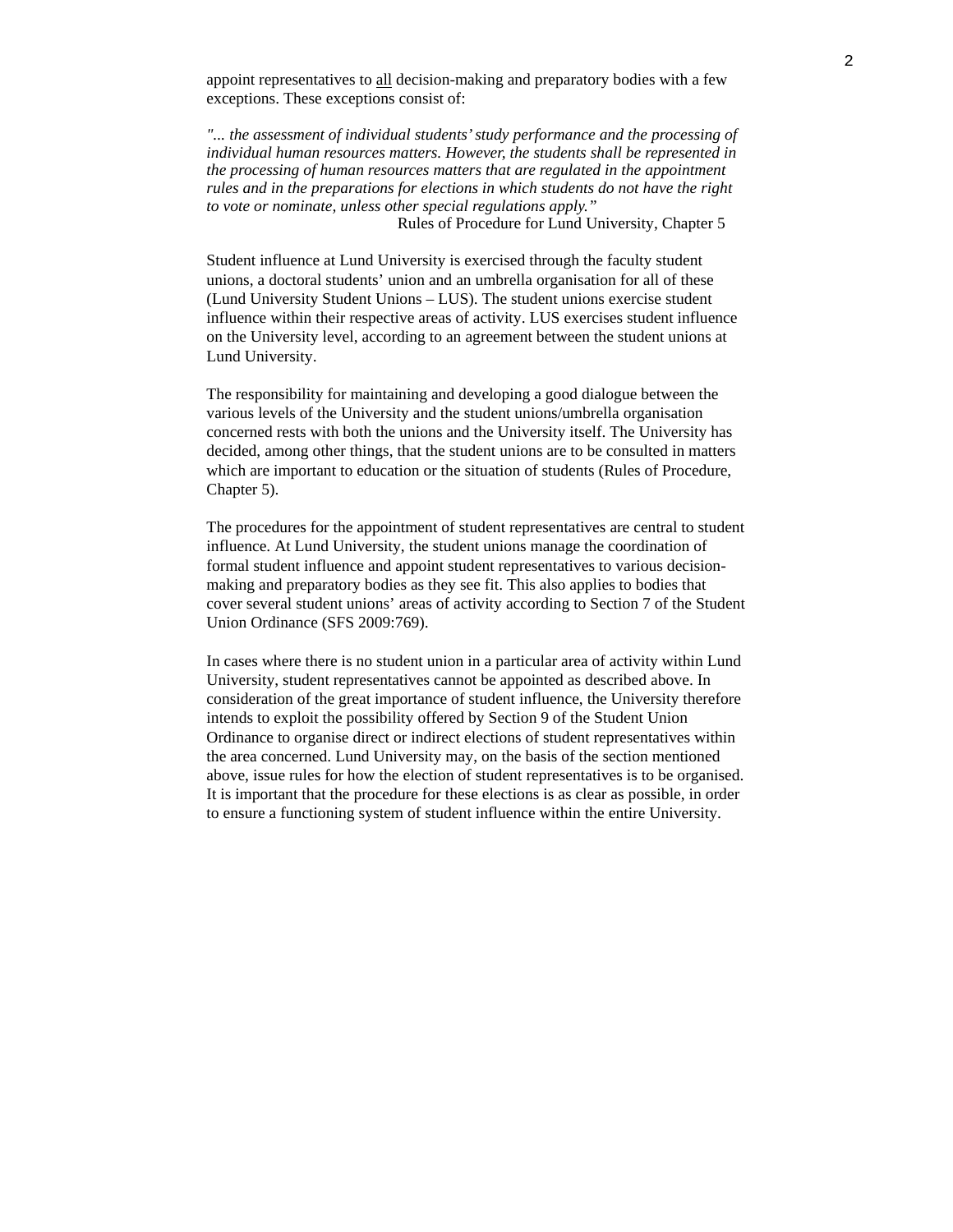## *Regulations for student influence at Lund University*

Based on Chapter 2 Section 14, fourth paragraph, of the Higher Education Ordinance, Lund University regulates student influence as follows.

#### **Student representation**

*The sections below regulate the appointment of student representatives.* 

**Section 1** The student union which has been awarded the status of student union by the University according to Section 8 of the Higher Education Act appoints student representatives to the decision-making and preparatory bodies within that student union's area of activity, with the limitations that may apply according to the Rules of Procedure for Lund University, decided on 11 November 2011(Reg. no LS 2010/625).

**Section 2** The course director is responsible for setting aside time during ordinary tuition hours for the election of course/student representatives.

#### **The student unions at Lund University**

*The sections below regulate the relation between Lund University and the student unions, including the rights of student representatives and student unions* 

**Section 3** In compliance with the principle of open access to public documents (Freedom of the Press Act, Chapter 2 Section 1) the student unions are to be given access to contact information for admitted and/or registered students.

**Section 4** In order to be able to participate in meetings with various university bodies or other bodies that are necessary to fulfil their assignments, elected student representatives are to be given an alternative opportunity to carry out compulsory course components that they have missed, due to obligations related to their role as student representative. These alternative arrangements are to be agreed upon at the time of the missed course component.

**Section 5** Student unions at Lund University and LUS are to be permitted to use the University's premises free of charge for activities which promote the unions' aims according to Chapter 4 Section 9 of the Higher Education Act: to monitor and take part in the development of education and the conditions for study at the higher education institution.

#### **Dialogue and consultation process**

*The sections below regulate student influence outside the formal decision-making and preparatory bodies.* 

**Section 6** The University is to provide a regular consultation process between management at all levels and student representatives. The forms for such consultation are developed together with the student unions concerned.

**Section 7** Management at all levels is responsible for ensuring the student representatives and/or student unions receive the information required in order to fulfil their function of representing the students.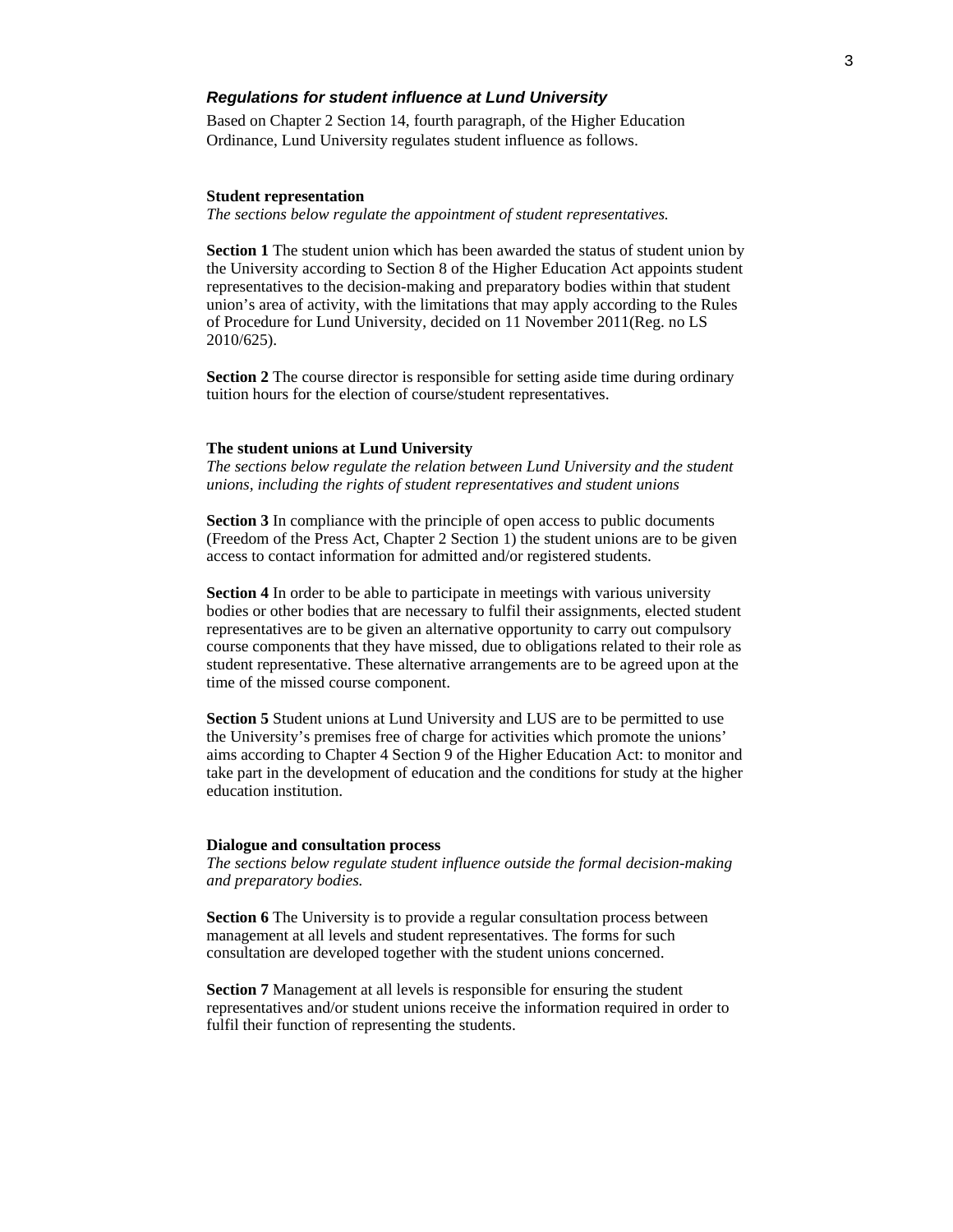## **Doctoral students**

**Section 8** As in all other matters affecting education, the students have the right, according to the University's Rules of Procedure, to be represented both in the preparation and decisions affecting matters of admission to third cycle studies and the allocation of funding for research studies.

**Section 9** Student union assignments give students the right to an extension of their doctoral studentship. The length of the extension is specified in the Decision on Extension of Employment as a Doctoral Student and Extension of Doctoral Grants, taken on 19 October 2006 (Reg. no I G9 4011/2006).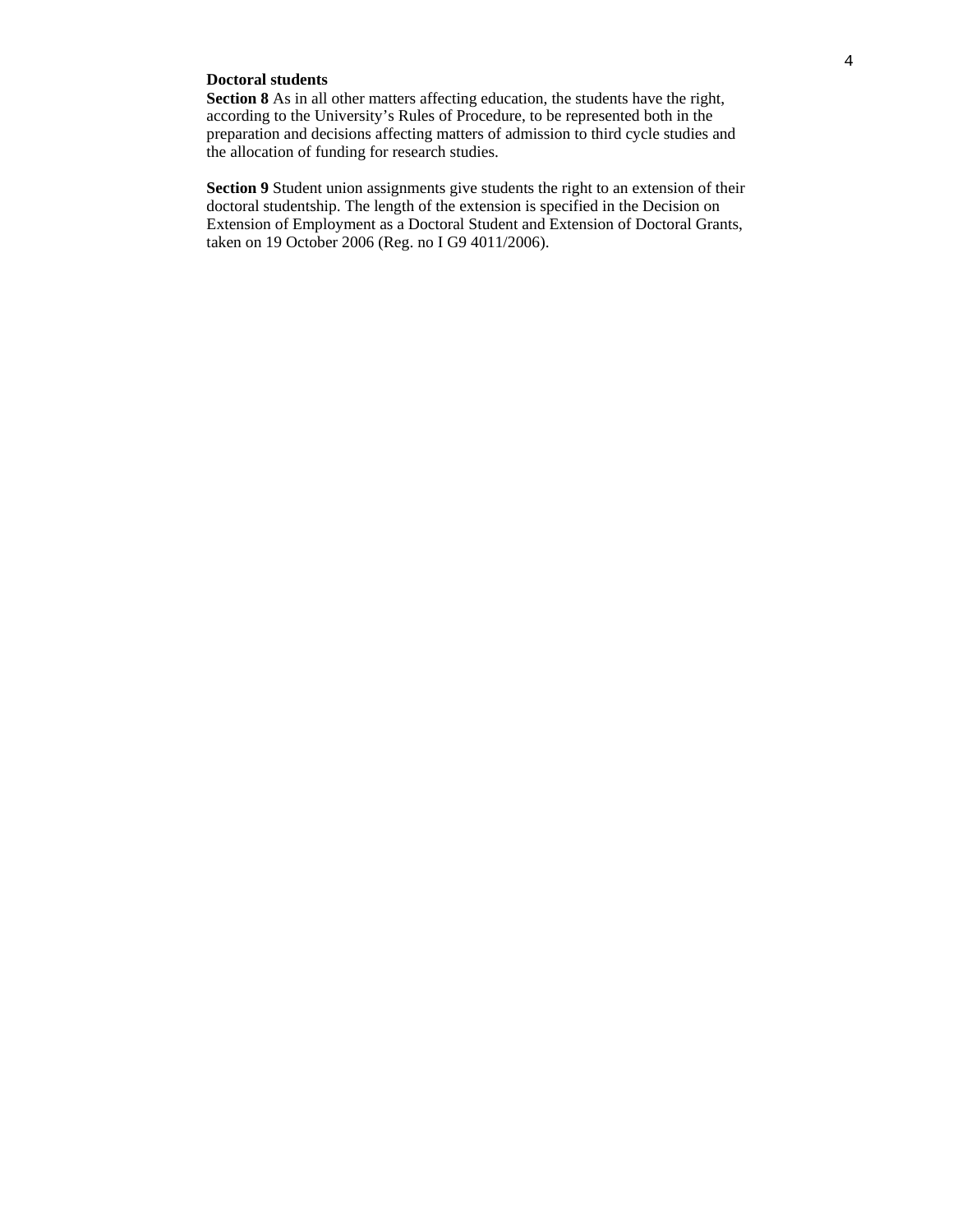## *Regulation of student influence at the national level and in Lund University's Rules of Procedure*

#### *Freedom of the Press Act (SFS 1949:105)*

**Chapter 2 Article 1** Every Swedish citizen shall be entitled to have free access to official documents, in order to encourage the free exchange of opinion and the availability of comprehensive information.

#### *Higher Education Act (SFS 1992:1434)*

**Chapter 1 Section 4a** Students shall be entitled to exert influence over the courses and study programmes at higher education institutions.

Higher education institutions shall endeavour to enable students to play an active role in the continued development of courses and study programmes.

**Chapter 2 Section 7** The students are entitled to representation when decisions or preparations are made that have bearing on their courses or programmes or the situation of students.

### *Higher Education Ordinance (SFS 1993:100)*

**Chapter 1 Section 7/**.../ The Ordinance concerning Remuneration for Positions on Government Boards, Committees, Councils, etc. (1992:1299) shall apply to the members of the board of governors of a higher education institution appointed by the students. Ordinance (2010:1064).

**Chapter 2 Section 14** /.../ If decisions or preparations are to be made by one single individual, information is to be provided and consultation take place with a student representative in ample time before the decision is made or preparations concluded.

If a decision is to be made by a group of individuals pursuant to Section 6 of Chapter 2 of the Higher Education Act, the students are entitled to representation by at least three members. The number of student representatives in such a group may however be fewer if there are special grounds in view of the total number of members in the group.

In other respects the higher education institution itself decides on the entitlement of students to the representation stipulated in the first paragraph above.

#### *Ordinance on Student Unions (SFS 2009:769)*

**Section 7** A student union at a higher education institution may appoint and dismiss representatives for students when they have the right to be represented according to Chapter 2 Section 7 of the Higher Education Act (1992:1434).

When students have the right to be represented in a body at the higher education institution which covers the areas of activity of several student unions, or in decisions or preparations that concern several student unions, the provisions in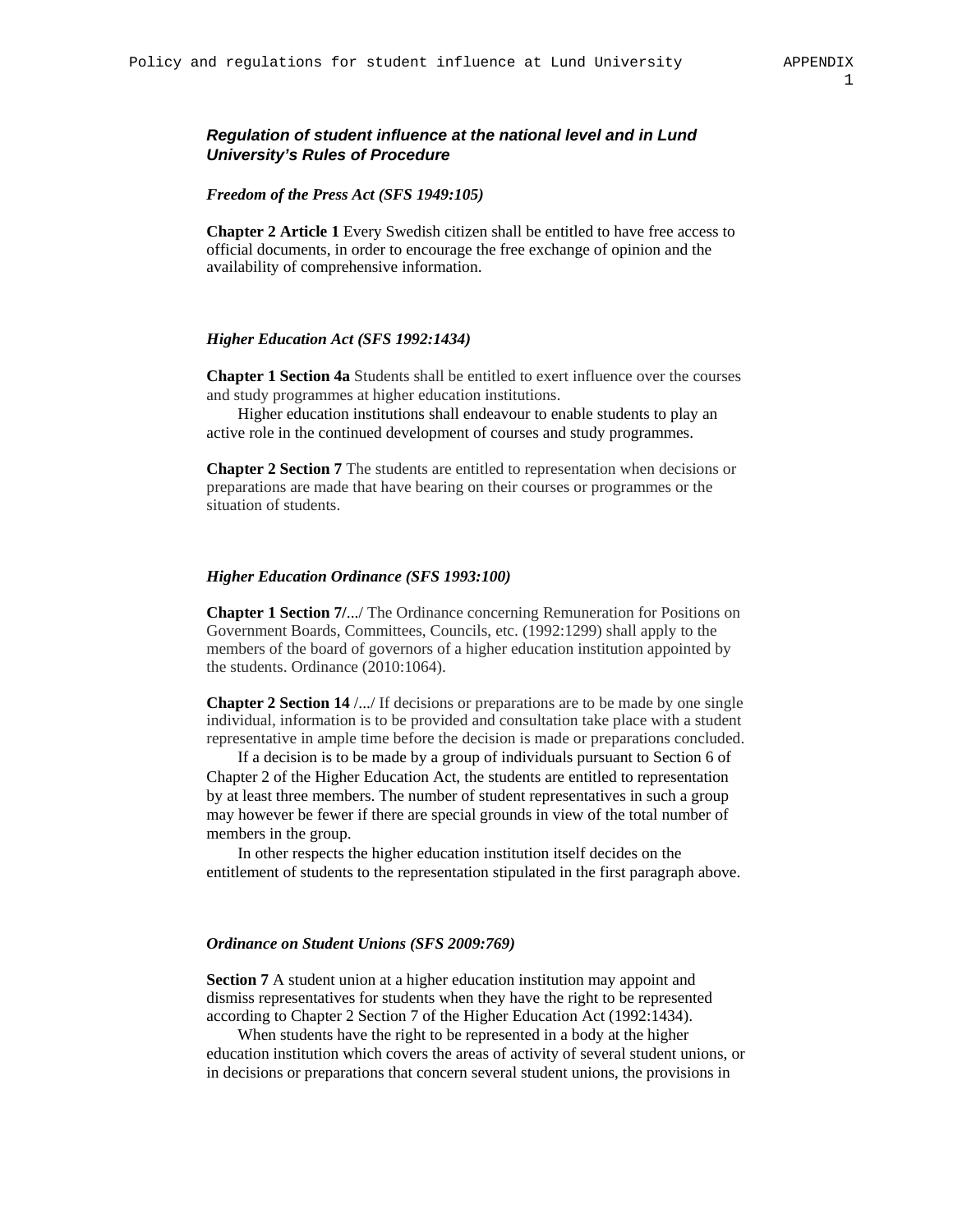the first paragraph are to be fulfilled in the manner agreed upon by the student unions involved.

If the student unions are unable to reach an agreement, the higher education institution may, after consulting the unions, decide how the student representatives are to be appointed. Ordinance (2010:1776).

**Section 8** A student representative shall also represent students who are not members of a student union. Ordinance (2010:1776).

**Section 9** If there is no student union within one of the higher education institution's areas of activity, the higher education institution is to arrange direct or indirect elections of student representatives among the students within that area of activity.

#### *Higher Education Agency Regulations (HSVFS 1999:1)*

**Section 4** Special reasons for being allowed to resume studies after approved leave of absence can be social, medical or other exceptional circumstances, such as care of a child, military or civil service obligations or elected office in a student union.

The permission granted by the higher education institution to a student to resume his or her studies after approved leave is to be for a specific period of time.

#### *Rules of Procedure for Lund University (LS 2010/625)*

#### **2.1 University Board**

/.../

In addition, the University Board itself shall decide on:

- $\bullet$  /.../
- whether an association of students at the University may be granted the status of a students' union for a specified period (Ch. 4 Sec. 8 HEA),
- $\bullet$  /.../

### **5. Student Influence at Lund University**

Students at Lund University shall have the right to appoint representatives to preparatory and decision-making bodies. This applies to everything except the assessment of individual students' study performance and the processing of individual human resources matters. However, the students shall be represented in the processing of human resources matters that are regulated in the appointment rules and in the preparations for elections in which students do not have the right to vote or nominate, unless other special regulations apply.

If a decision is to be made or drafted by one single individual, information is to be provided and consultation take place with a student representative in ample time before the decision is made or drafting concluded (Ch. 2 Sec. 14 second paragraph HEO). If the students' union has not appointed a student representative, information shall be provided to the students' union.

In cases where it is judged that views need to be gathered on a matter through a consultation round to one or more bodies and the matter concerns activities of importance to education or the situation of students, the students' union whose area of operation is concerned shall constitute a consultation body or, if the areas of